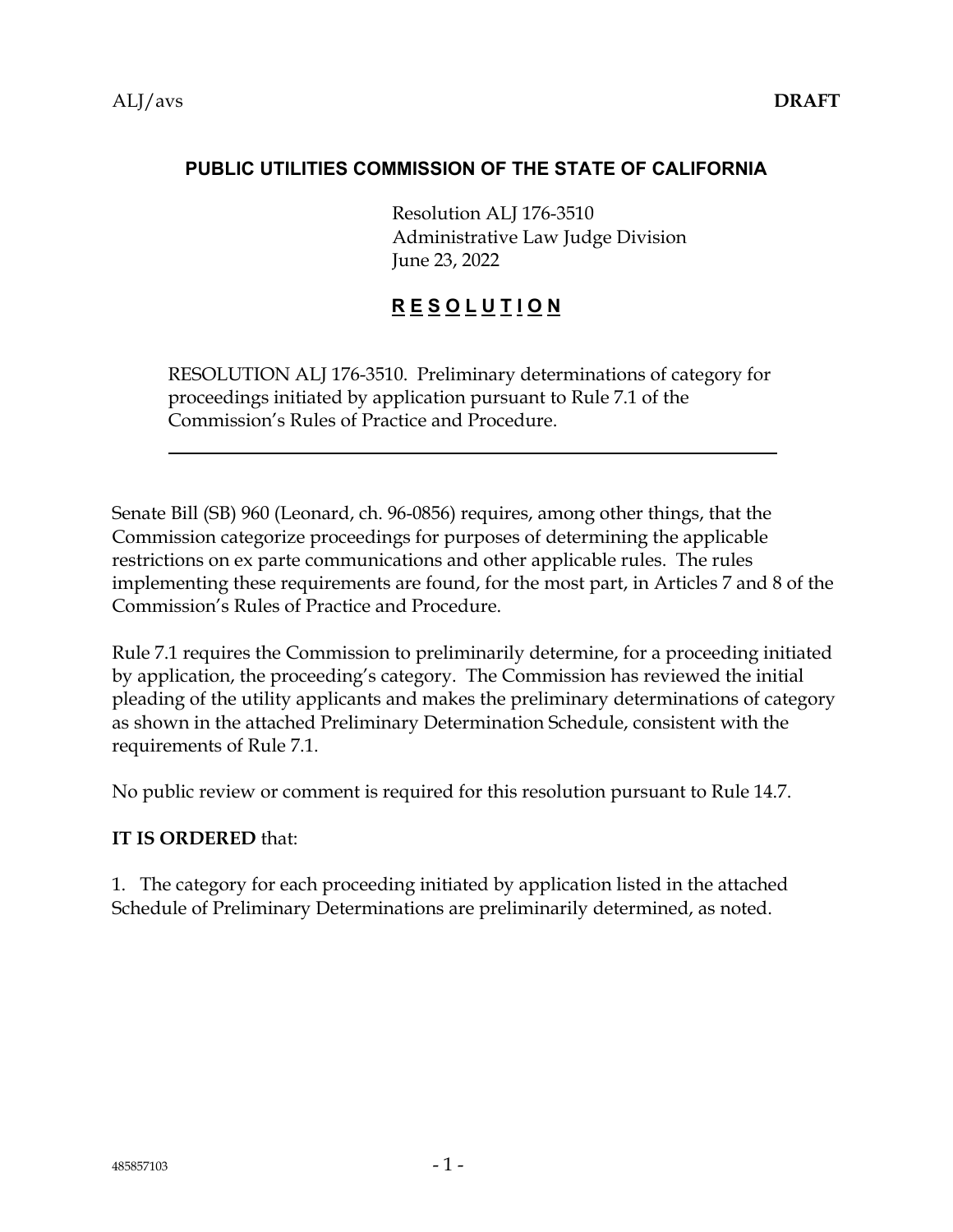2. This resolution is effective today.

I certify that the foregoing resolution was duly introduced, passed, and adopted at a conference of the Public Utilities Commission of the State of California held on June 23, 2022, the following Commissioners voting favorably thereon:

> RACHEL PETERSON Executive Director

ALICE REYNOLDS President CLIFFORD RECHTSCHAFFEN GENEVIEVE SHIROMA DARCIE L. HOUCK JOHN R.D. REYNOLDS **Commissioners**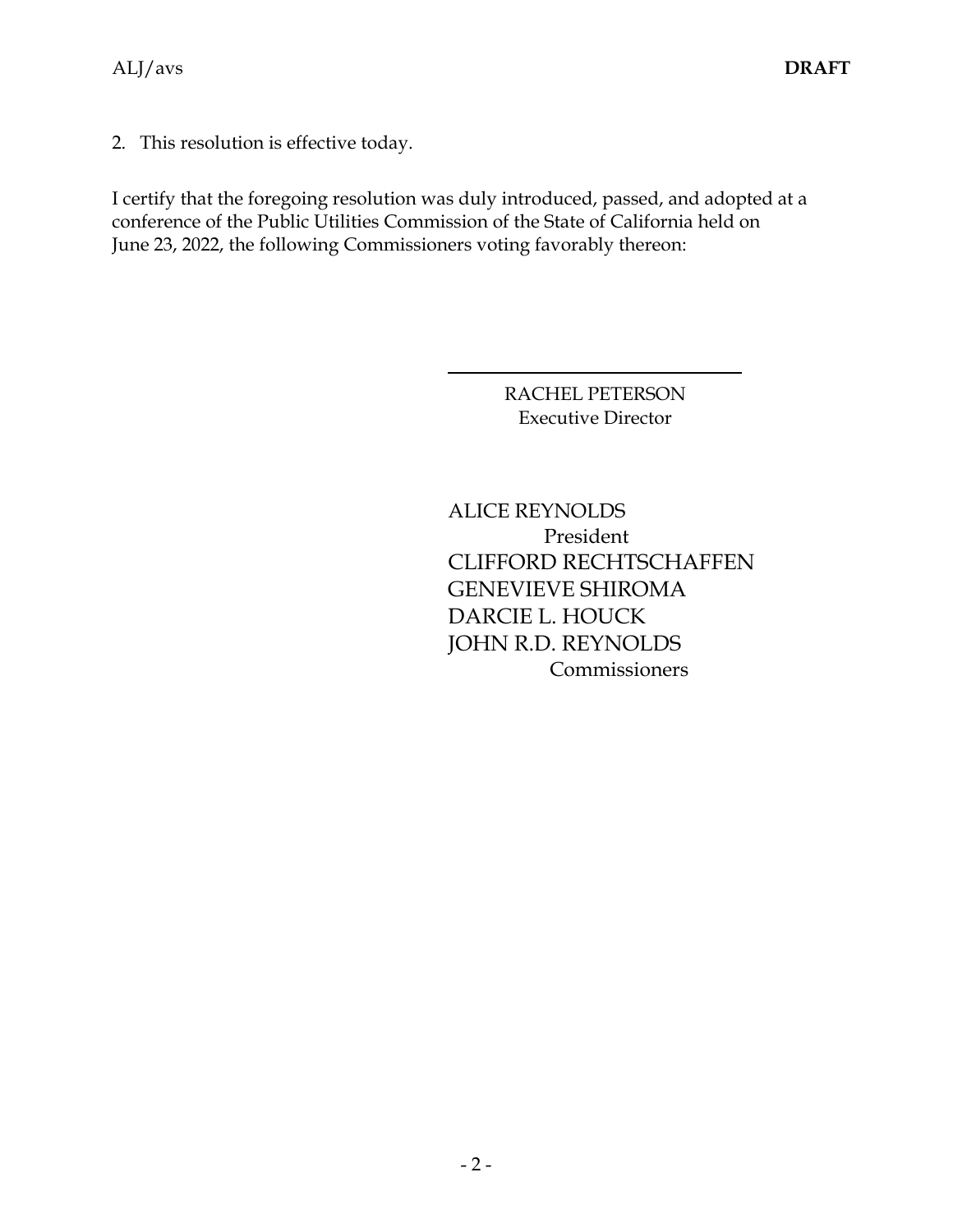| <b>NUMBER</b><br><b>TITLE</b>               | <b>PROPOSED</b><br><b>CATEGORY</b> | PRELIM.<br><b>CATEGORY</b> |
|---------------------------------------------|------------------------------------|----------------------------|
|                                             |                                    |                            |
| A22-04-024                                  | Ratesetting                        | Ratesetting                |
| KassNet, Inc., Application of KassNet, Inc. |                                    |                            |
| for Registration as an Interexchange        |                                    |                            |
| Carrier Telephone Corporation pursuant      |                                    |                            |
| to the Provisions of Public Utilities Code  |                                    |                            |
| Section 1013.                               |                                    |                            |
| A22-05-013                                  | Ratesetting                        | Ratesetting                |
| Southern California Edison Company,         |                                    |                            |
| Application of Southern California Edison   |                                    |                            |
| Company (U338E) Regarding 2022 Risk         |                                    |                            |
| Assessment Mitigation Phase.                |                                    |                            |
| A22-05-014                                  | Ratesetting                        | Ratesetting                |
| Southern California Edison Company,         |                                    |                            |
| Application of Southern California Edison   |                                    |                            |
| Company (U338-E) For Approval of Its        |                                    |                            |
| 2023 ERRA Forecast Proceeding Revenue       |                                    |                            |
| Requirement.                                |                                    |                            |
| A22-05-015                                  | Ratesetting                        | Ratesetting                |
| Southern California Gas Company,            |                                    |                            |
| Application of Southern California Gas      |                                    |                            |
| Company (U904G) for Authority, Among        |                                    |                            |
| Other Things, to Update its Gas Revenue     |                                    |                            |
| Requirement and Base Rates Effective on     |                                    |                            |
| January 1, 2024.                            |                                    |                            |
| A22-05-016                                  | Ratesetting                        | Ratesetting                |
| San Diego Gas & Electric Company,           |                                    |                            |
| Application of San Diego Gas & Electric     |                                    |                            |
| Company (U 902 M) for Authority,            |                                    |                            |
| Among Other Things, to Update its           |                                    |                            |
| <b>Electric and Gas Revenue Requirement</b> |                                    |                            |
| and Base Rates Effective on January 1,      |                                    |                            |
| 2024.                                       |                                    |                            |
| A22-05-018                                  | Ratesetting                        | Ratesetting                |
| Virtu Broadband, LLC, Application of        |                                    |                            |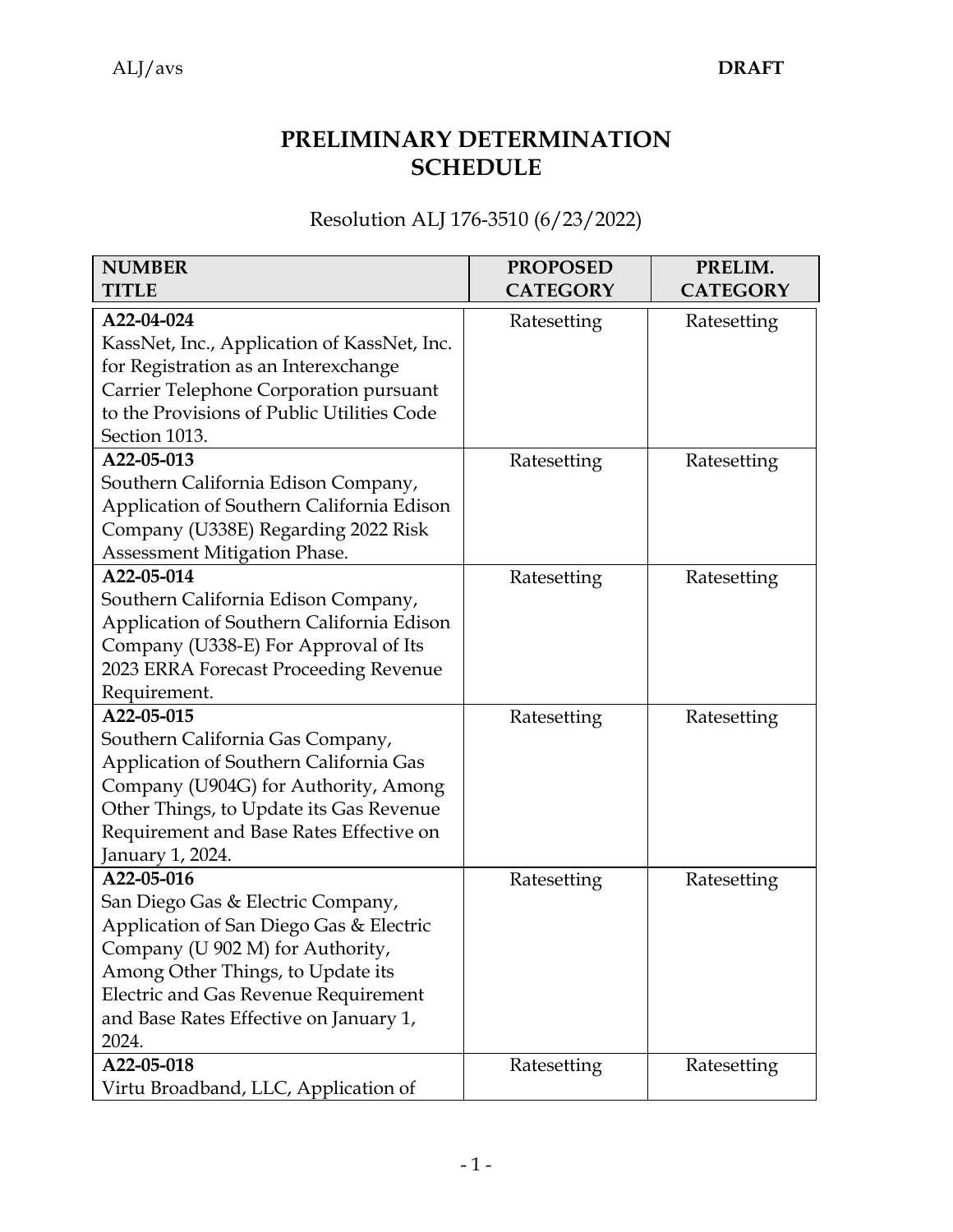| <b>NUMBER</b><br><b>TITLE</b>                | <b>PROPOSED</b><br><b>CATEGORY</b> | PRELIM.<br><b>CATEGORY</b> |
|----------------------------------------------|------------------------------------|----------------------------|
|                                              |                                    |                            |
| Virtu Broadband, LLC for a certificate of    |                                    |                            |
| public convenience and necessity to          |                                    |                            |
| provide full facilities-based and resold     |                                    |                            |
| competitive local exchange service and       |                                    |                            |
| interexchange service on a statewide basis.  |                                    |                            |
| A22-05-019                                   | Ratesetting                        | Ratesetting                |
| Neptune Holding Inc., Neptune Holding        |                                    |                            |
| Inc.'s Application for Authority to Control  |                                    |                            |
| Greyhound Lines, Inc. Pursuant to Section    |                                    |                            |
| 854 of the California Public Utilities Code. |                                    |                            |
| A22-05-025                                   | Ratesetting                        | Ratesetting                |
| San Diego Gas & Electric Company,            |                                    |                            |
| Application of San Diego Gas & Electric      |                                    |                            |
| Company (U902E) for Approval of its 2023     |                                    |                            |
| <b>Electric Procurement Revenue</b>          |                                    |                            |
| Requirement Forecasts, 2023 Electric Sales   |                                    |                            |
| Forecast, and GHG Related Forecasts.         |                                    |                            |
| A22-05-026                                   | Ratesetting                        | Ratesetting                |
| LuxSpeed, Inc., Application of LuxSpeed,     |                                    |                            |
| Inc. for Registration as an Interexchange    |                                    |                            |
| Carrier Telephone Corporation Pursuant       |                                    |                            |
| to the Provisions of Public Utilities Code   |                                    |                            |
| Section 1013.                                |                                    |                            |
| A22-05-027                                   | Ratesetting                        | Ratesetting                |
| Pacific Wyyerd, LLC, In the Matter of the    |                                    |                            |
| Application of Pacific Wyyerd, LLC for a     |                                    |                            |
| certificate of public convenience and        |                                    |                            |
| necessity to provide full facilities-based   |                                    |                            |
| and resold competitive local exchange        |                                    |                            |
| service throughout the service territories   |                                    |                            |
| of Pacific Bell Telephone Company,           |                                    |                            |
| Frontier California, Inc., Frontier          |                                    |                            |
| Communications of the Southwest, Inc.,       |                                    |                            |
| Consolidated Communications of               |                                    |                            |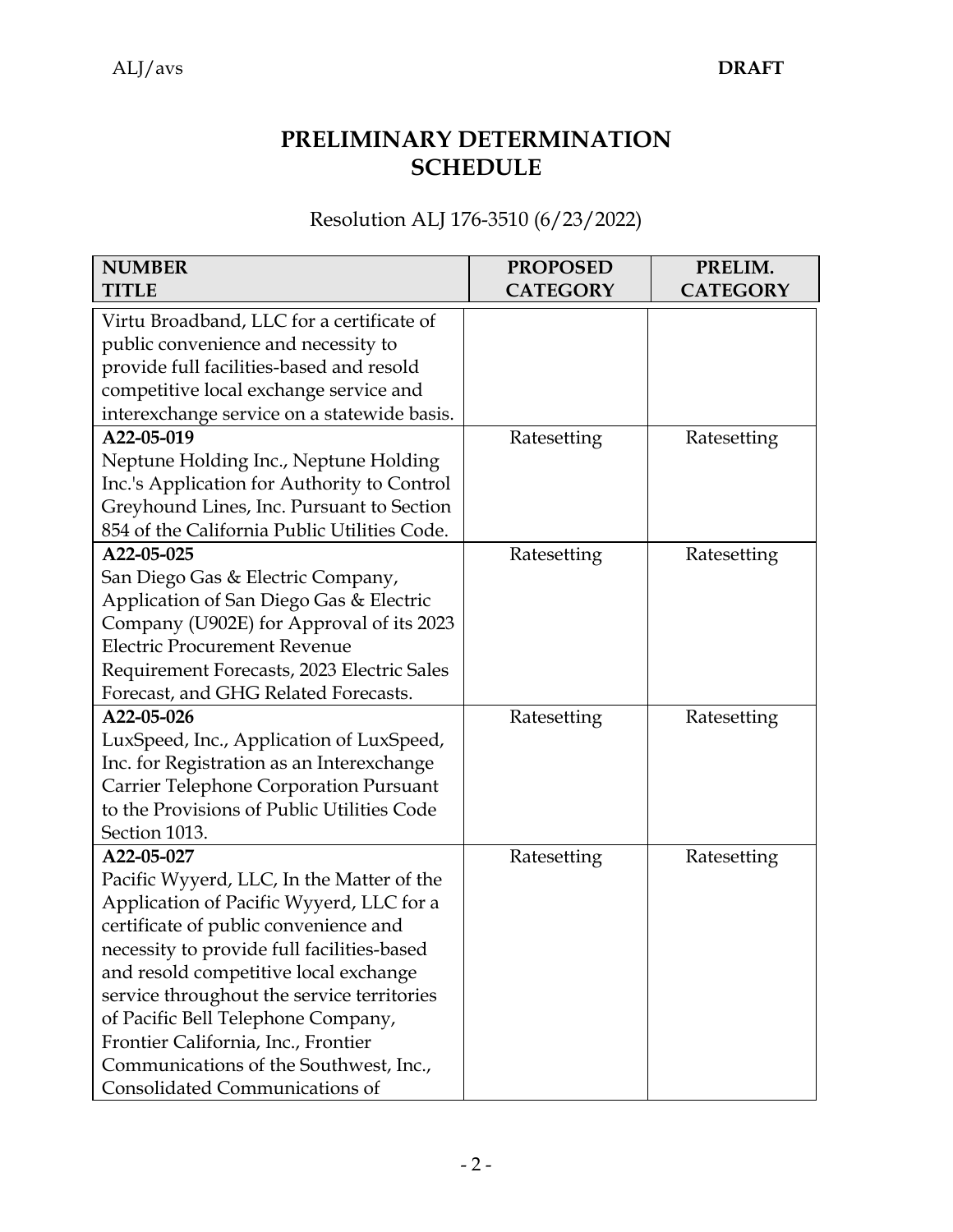| <b>NUMBER</b>                              | <b>PROPOSED</b> | PRELIM.         |
|--------------------------------------------|-----------------|-----------------|
| TITLE                                      | <b>CATEGORY</b> | <b>CATEGORY</b> |
| California Company, and Citizens           |                 |                 |
| Telecommunications Company of              |                 |                 |
| California, Inc. and full facilities-based |                 |                 |
| and resold interexchange services on a     |                 |                 |
| statewide basis.                           |                 |                 |
| A22-05-028                                 | Ratesetting     | Ratesetting     |
| Interlink Communications LLC,              |                 |                 |
| Application of Interlink Communications    |                 |                 |
| LLC for Registration as an Interexchange   |                 |                 |
| Carrier Telephone Corporation Pursuant     |                 |                 |
| to the Provisions of Public Utilities Code |                 |                 |
| Section 1013.                              |                 |                 |
| A22-05-029                                 | Ratesetting     | Ratesetting     |
| Pacific Gas and Electric Company,          |                 |                 |
| Application of Pacific Gas and Electric    |                 |                 |
| Company for Adoption of Electric           |                 |                 |
| Revenue Requirements and Rates             |                 |                 |
| Associated with its 2023 Energy Resource   |                 |                 |
| Recovery Account (ERRA) and Generation     |                 |                 |
| Non-Bypassable Charges Forecast and        |                 |                 |
| Greenhouse Gas Forecast Revenue Return     |                 |                 |
| and Reconciliation. (U 39 E)               |                 |                 |